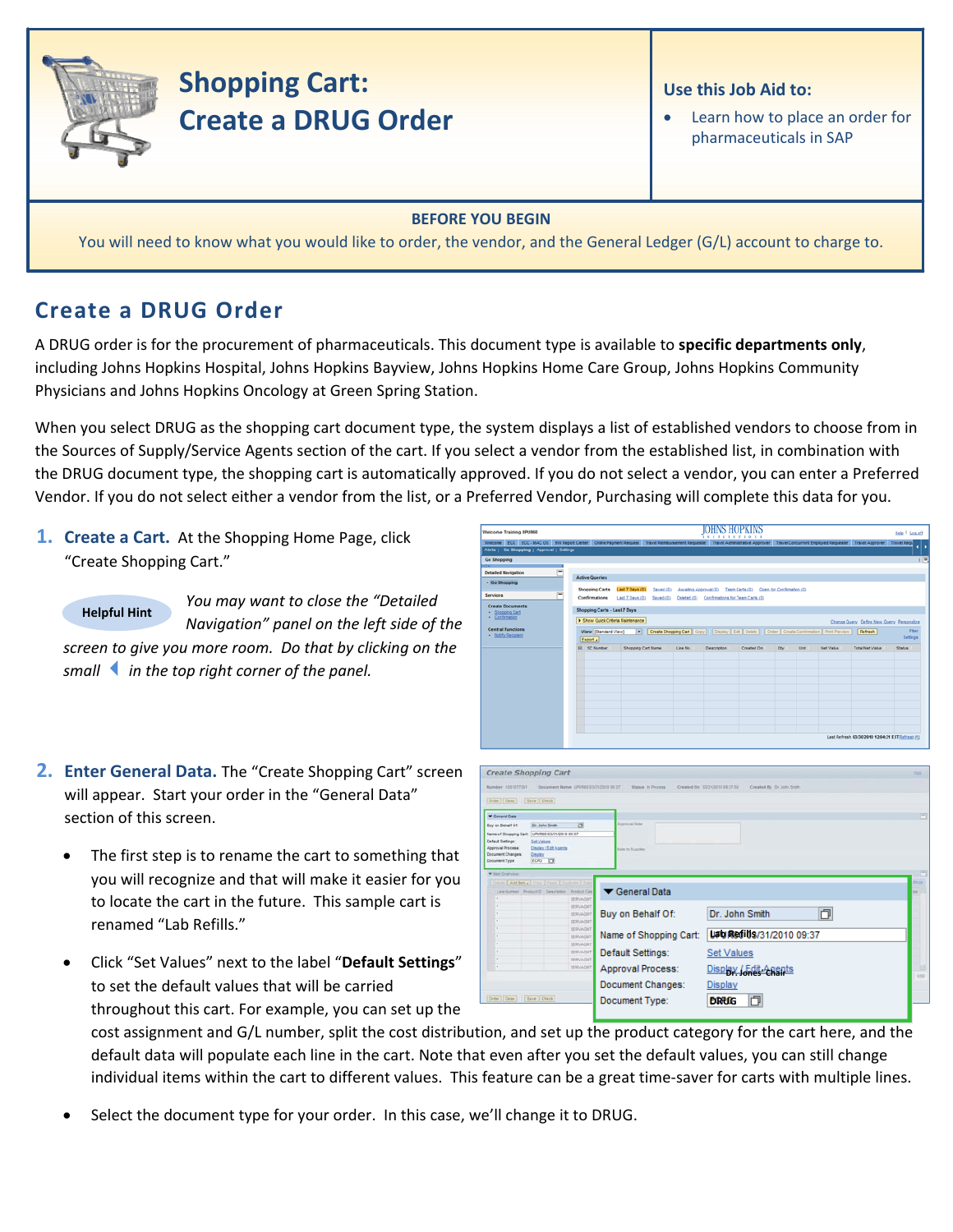### **Helpful Hint**

*When the "Change Default Settings" dialog box appears, you won't see all of the tabs that are*

*available to you. Either stretch the box horizontally so that all of the tabs appear, or just click on the white file folder to display a list of the available tabs.*

| <b>Change Default Settings</b> |                                                                                                       |
|--------------------------------|-------------------------------------------------------------------------------------------------------|
|                                | Your data will be transferred to all new items, items already in the shopping cart will be unchanged. |
| Item Basic Data                | <b>Internal Note</b><br>Account Assignment                                                            |
|                                | Item Basic Data<br>v                                                                                  |
| Buy on Behalf of:              | Dr. John Smith<br>门<br>Account Assignment                                                             |
| Goods Recipient:               | Internal Note<br>Dr. John Smith                                                                       |
| Product Category:              | Delivery Address / Performance Location<br>SERVAGMT                                                   |
| Purchase Group:                | Judith Zimmer - Purchasing Grp 32 JHU<br>$\overline{\phantom{a}}$                                     |
| Company Code:                  | <b>JOHNS HOPKINS ENTERPH门</b>                                                                         |
| Location / Plant:              | <b>JHLI Service Provider</b><br>JHU Service Provider                                                  |
| Storage Location:              | Storage Location<br>n                                                                                 |
|                                | Cancel<br>OK                                                                                          |

- **3. Enter Item Data.** Go to the first line in the order and start entering the order information. You'll work your way across the line for each item *before you press Enter*. Note that if you set up the default cart settings, much of this information will already be populated for you.
	- Start with the "**Description**" field. In this case, we've entered "Drug1" as the description.

|  |  |                                                                                                                                                                                                           |    |  |                  |                         | SERVADIT BERVICE ASPENDING 1.000 1.000 1.000 4.0010210 2 3 |  |
|--|--|-----------------------------------------------------------------------------------------------------------------------------------------------------------------------------------------------------------|----|--|------------------|-------------------------|------------------------------------------------------------|--|
|  |  | Line Number Product ID Description Product Category Product Category Description Quantity Unit Net Price / Limit Per Currency Delivery Date Notes Attachments Account Assignment Item Status DocumentType |    |  |                  |                         |                                                            |  |
|  |  | <b>Drug1</b> SERVAGMT SERVICE AGREEMENTS                                                                                                                                                                  | EA |  | 1 USD 03/31/2010 | $\overline{\mathbf{0}}$ |                                                            |  |
|  |  |                                                                                                                                                                                                           |    |  |                  |                         |                                                            |  |

Create Shopping Cart

• Next enter the "**Product Category**." If you don't know the category, click in the box that says "SERVAGMT," then select the file folder icon  $\Box$  to search.

The "Search Product Category" dialog box will appear. The easiest way to search is to click "**Start Search**" and then select the appropriate category from the list.

- Next, go back to the first line in the order and enter the "**Quantity**." In this case, we entered 25.
- Enter the "**Unit**" next. If you don't know the appropriate unit to enter, select the file folder icon  $\Box$  to look it up in a list.
- Enter the "**Price**" in the Net Price/Limit field.
- Ignore the field that says "**Per.**"
- In you want to change the **Currency** or **Delivery Date**, do so now.
- When you are all done, click "**Enter**" to apply your selections.

| <b>Search Product Category</b>                                                        |                     |
|---------------------------------------------------------------------------------------|---------------------|
| Display As:                                                                           | Flat List<br>▼      |
| Note: Placeholder search with * is possible. Search ignores upper/lowercase spelling. |                     |
| Product Category ID:                                                                  |                     |
| Description:                                                                          |                     |
| Logical System:                                                                       | 门                   |
| Restrict Number of Value List Entries                                                 | 500                 |
| Start Search<br>Reset                                                                 |                     |
|                                                                                       | <b>OK</b><br>Cancel |
|                                                                                       | ШP                  |

**Helpful Hint!** *Don't forget to click "Enter" when you have completed the line. That's the only way to make the order details appear!*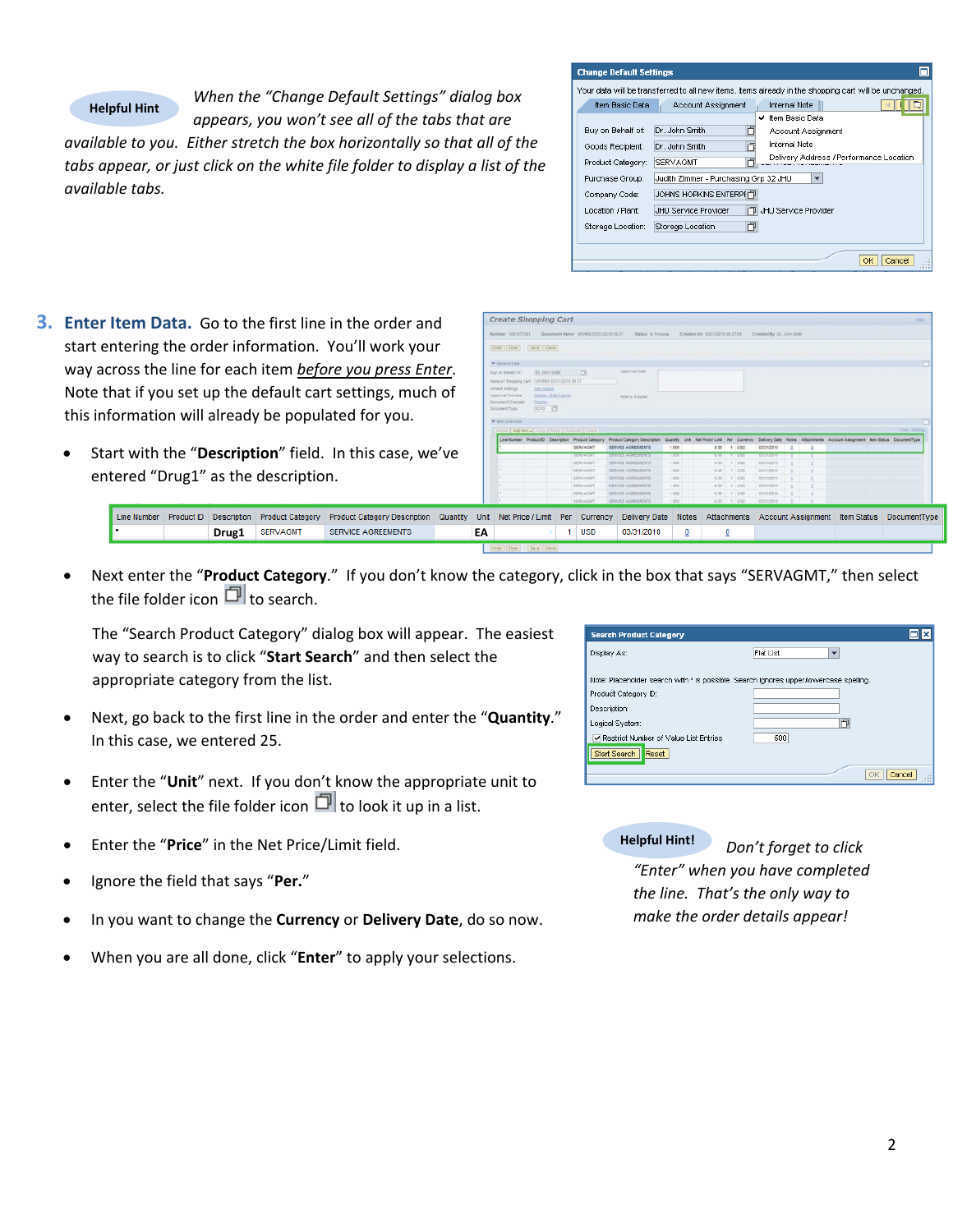- **4. Item Details.** After you click Enter, the "**Details**" button will become active. Click it to display the details for the first line in your order. The first tab "Item Data" will automatically be displayed.
	- Enter the catalog number (or product or item number) in the field labeled "**Supplier Product Number**."
		- Helpful Hint

*You can expect to see errors at*

*the top of the screen! You will resolve them as you enter the details associated with this cart.*



- **5. Account Assignment.** Click on the tab labeled "Account Assignment."
	- Check the cost object under the "Account Assignment" header (this field could say Co Internal Order, or WBS Element) to make su is correct for your order. If you are chargin Center, the value will default from your set you are charging to an Order Number, ther default and the Order Number must be entered.  $\boxed{4}$  Details for

tem Data **Cost Distributi** Number

• Click in the field under the header that says "General Ledger Account." Verify which G/L account with your financial

| d "Account                                                                             | <b>Viten Overview</b>                                    |                           |                                                    |                                                                                                          |                                               |      |                                      |                                 |                           |                           |                            |                       |                         |            |
|----------------------------------------------------------------------------------------|----------------------------------------------------------|---------------------------|----------------------------------------------------|----------------------------------------------------------------------------------------------------------|-----------------------------------------------|------|--------------------------------------|---------------------------------|---------------------------|---------------------------|----------------------------|-----------------------|-------------------------|------------|
|                                                                                        | Details   Add tem a   Copy   Fissio   Duplicate   Delete |                           |                                                    |                                                                                                          |                                               |      |                                      |                                 |                           |                           |                            |                       | Filmy Switzern          |            |
|                                                                                        |                                                          |                           | Line Number Product D Description Product Category | Product Category Deacrgoon Cuantity Unit Test Price / Limit Per Currency Delivery Date Notes Attachments |                                               |      |                                      |                                 |                           |                           | <b>Account Assignment</b>  |                       | ten Status DocumentType |            |
|                                                                                        | ٠                                                        | Chil                      | 58000000                                           | <b>FURNITURE</b>                                                                                         |                                               | 1.84 | 0.00                                 | 1.450                           | 04/05/2010                |                           | Coat Carrer (1010201732)   | <b>M Process ECPO</b> |                         |            |
|                                                                                        | ٠                                                        |                           | SERVAGMT<br>SERVAGM?                               | SERVICE AGREEMENTS<br>SERVICE AGREEMENTS                                                                 | 1.000<br>1,000                                |      | 0.00<br>3.00                         | $1 - 1050$<br>1.050             | 03/31/2010<br>63/31/2018  | ٠                         |                            |                       |                         |            |
|                                                                                        |                                                          |                           | SERVAGNT                                           | SERVICE AGREEMENTS                                                                                       | 1.000                                         |      | 0.00                                 | 1 150                           | 03/31/2010                |                           |                            |                       |                         |            |
|                                                                                        |                                                          |                           | SERVAGNY                                           | SERVICE AGREEMENTS                                                                                       | 1.000                                         |      | 0.00                                 | 1 1/50                          | 63/31/2010                |                           |                            |                       |                         |            |
|                                                                                        |                                                          |                           | <b>SERVAGNY</b>                                    | SERVICE AGREEMENTS                                                                                       | 1.000                                         |      | 0.00                                 | $1 - 1/20$                      | 03/31/2010                |                           |                            |                       |                         |            |
|                                                                                        |                                                          |                           | <b>SERVAGNY</b>                                    | SERVICE AGREEMENTS                                                                                       | 1,000                                         |      | 0.00                                 | $1 - 1/50$                      | 03/31/2010                |                           |                            |                       |                         |            |
|                                                                                        |                                                          |                           | <b>SERVAGNT</b>                                    | SERVICE AGREEMENTS                                                                                       | 1.000                                         |      | 0.00                                 | 1 950                           | 03/31/2010                |                           |                            |                       |                         |            |
|                                                                                        |                                                          |                           | SERVAGNT                                           | SERVICE AGREEMENTS                                                                                       | 1.000                                         |      | 0.00                                 | 1.150                           | 03/31/2010                |                           |                            |                       |                         |            |
| ost Center,                                                                            | ٠                                                        |                           | SERVADNT                                           | SERVICE AGREEMENTS                                                                                       | 1,000                                         |      | 0.00                                 | 1.050                           | 03/31/2010                |                           |                            |                       |                         |            |
|                                                                                        |                                                          |                           |                                                    |                                                                                                          |                                               |      |                                      |                                 |                           |                           |                            | Total Value           | 0.00                    | 1:50       |
| ure that it                                                                            |                                                          |                           |                                                    |                                                                                                          |                                               |      |                                      |                                 |                           |                           |                            |                       |                         |            |
|                                                                                        | (1) 11 Details for item 1 Chair                          |                           |                                                    |                                                                                                          |                                               |      |                                      |                                 |                           |                           |                            |                       |                         | $\sqrt{1}$ |
|                                                                                        | <b><i><u><i><b>Inm Data</b></i></u></i></b>              | <b>Account Assignment</b> | Notes and Attachments                              | Delivery Address/Ferformance Location                                                                    |                                               |      | 5 Sources of Supply / Service Agents |                                 |                           | Approval Process Overview |                            |                       |                         |            |
| າg to a Cost                                                                           |                                                          |                           |                                                    |                                                                                                          |                                               |      |                                      |                                 |                           |                           |                            |                       |                         |            |
|                                                                                        | <b>Identification</b>                                    |                           |                                                    |                                                                                                          |                                               |      | Currency, Values, and Pricing        |                                 |                           |                           |                            |                       |                         |            |
|                                                                                        | <b>Jam Type</b>                                          | <b>Material (w)</b>       |                                                    |                                                                                                          | <b>Order Quantity / Unit</b>                  |      |                                      |                                 | <b>CE EACH</b><br>$1$ EA  |                           |                            |                       |                         |            |
| ttings. If                                                                             | Product D.                                               |                           |                                                    | o                                                                                                        | Drdared Quantity / Unit                       |      |                                      |                                 | 1.000                     |                           |                            |                       |                         |            |
|                                                                                        |                                                          |                           |                                                    |                                                                                                          | Open Quantity / Unit                          |      |                                      |                                 | 1.14                      |                           |                            |                       |                         |            |
|                                                                                        | Deacription: 11                                          | Chair                     |                                                    |                                                                                                          | <b>Price / Currency</b>                       |      |                                      |                                 | 0.00 USD TV Price Use     | $\left  \cdot \right $    |                            |                       |                         |            |
| e is no                                                                                | <b>Product Category</b>                                  | 58000000                  | <b>PSI</b> FURNITURE                               |                                                                                                          |                                               |      |                                      |                                 |                           |                           |                            |                       |                         |            |
|                                                                                        | Order as Direct Material:                                | D                         |                                                    |                                                                                                          | <b>Tex / Amount</b><br>Service Wester Record: |      |                                      | <b>G-A/P Sales Tax, Exercit</b> | $= 0.00100$               |                           |                            |                       |                         |            |
|                                                                                        |                                                          |                           |                                                    |                                                                                                          |                                               |      |                                      |                                 |                           |                           |                            |                       |                         |            |
|                                                                                        | Company Code:                                            | pen                       | CI JOHNS HOPKINS ENTERPRISE                        |                                                                                                          | Service and Delivery                          |      |                                      |                                 |                           |                           |                            |                       |                         |            |
|                                                                                        | Supplier Product Number:                                 |                           |                                                    |                                                                                                          | Delivery Date:                                |      |                                      | BASSOTIO IT                     |                           |                           |                            |                       |                         |            |
|                                                                                        |                                                          |                           |                                                    |                                                                                                          |                                               |      |                                      |                                 |                           |                           |                            |                       |                         |            |
| item 1 Chair                                                                           |                                                          |                           |                                                    |                                                                                                          |                                               |      |                                      |                                 |                           |                           |                            |                       |                         | ×          |
|                                                                                        |                                                          |                           |                                                    |                                                                                                          |                                               |      |                                      |                                 |                           |                           |                            |                       |                         |            |
| <b>Account Assignment</b>                                                              | Notes and Attachments                                    |                           | Delivery Address/Performance Location              |                                                                                                          |                                               |      | Sources of Supply / Service Agents   |                                 | Approval Process Overview |                           |                            |                       |                         |            |
|                                                                                        |                                                          |                           |                                                    |                                                                                                          |                                               |      |                                      |                                 |                           |                           |                            |                       |                         |            |
| bears the costs and, if necessary, you can distribute the cost to several cost centres |                                                          |                           |                                                    |                                                                                                          |                                               |      |                                      |                                 |                           |                           |                            |                       |                         |            |
| n Percentage v Details Add Line Copy Paste Duplicate Delete                            |                                                          |                           |                                                    | Splt Distribution Change All tems                                                                        |                                               |      |                                      |                                 |                           |                           |                            |                       | Filter Settings         |            |
| <b>Accounting Line Number</b>                                                          | Account Assignment Category<br>Percentage                |                           | Assign Number                                      | Account Assignment Description                                                                           |                                               |      |                                      |                                 | General Ledger Account    |                           | General Ledger Description | Business Area         |                         |            |
|                                                                                        | 100.00 Cost Center                                       |                           | $-1010289732$                                      | <b>IT TRAINING</b>                                                                                       |                                               |      |                                      | 631001                          |                           | <b>FURNITURE</b>          |                            | 101                   |                         |            |
|                                                                                        |                                                          |                           |                                                    |                                                                                                          |                                               |      |                                      |                                 |                           |                           |                            |                       |                         |            |
|                                                                                        |                                                          |                           |                                                    |                                                                                                          |                                               |      |                                      |                                 |                           |                           |                            |                       |                         |            |
|                                                                                        |                                                          |                           |                                                    |                                                                                                          |                                               |      |                                      |                                 |                           |                           |                            |                       |                         |            |
| Save Cherk                                                                             |                                                          |                           |                                                    |                                                                                                          |                                               |      |                                      |                                 |                           |                           |                            |                       |                         |            |

administrator, and then enter it in this field.

**Helpful Hint** *If you want to copy the G/L account number to all of the items in your cart, click "Copy" and "Change All Items" to apply the account number throughout the order.*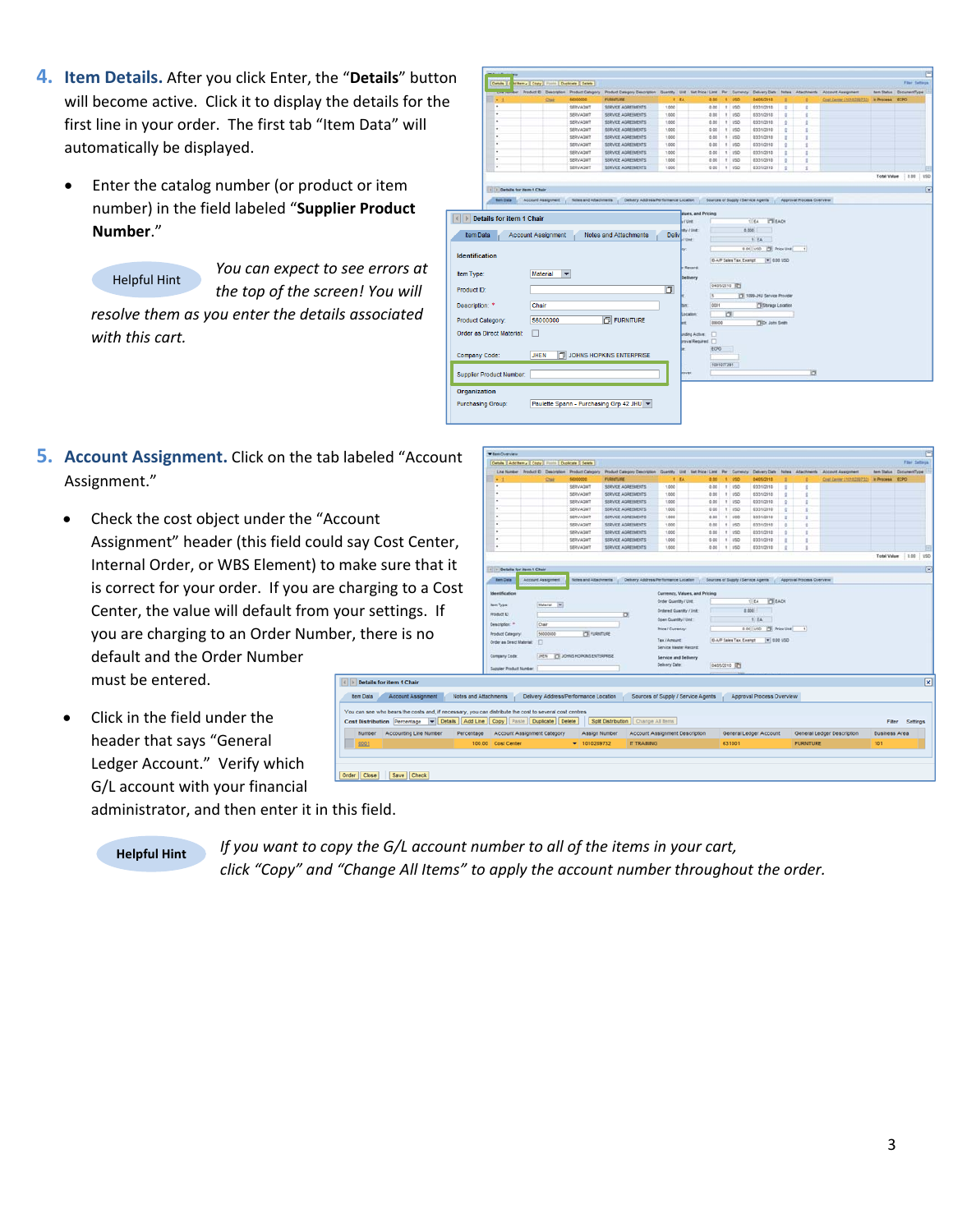- **6. Confirm the Delivery Address.** The delivery address established in your settings will be defaulted into y Shopping Cart. If you are creating a Shopping Cart Johns Hopkins Home Care Group, and are drop-ship the purchase to a patient, then you will need to en Delivery Address.
	- If the Ship-To address is already in the system, may locate it either by entering the number in the "Address Search" field or by clicking the file folder icon  $\Box$  to bring up the search window.
	- If the Delivery Address is new, then enter the new address information in the fields below the Delivery Address tab.
- **7. Select a Supplier.** Next, click the tab labeled "Sources of Supply/Service Agents" (also under "Details"). Vendors for pharmaceuticals are listed and you may click on the appropriate vendor and then select "Assign Supplier." If you're not sure how to search for a supplier, there is a Job Aid called "Searching for a Vendor" that can help.
	- If no sources appear, or if you prefer a different supplier, click in the "Preferred Supplier" at the bottom of the screen. To search for a supplier, select the file folder icon  $\Box$  to look it up in a list.
- **8. Check the Order.** Your order is now complete. Click "Check" (either at the top or the bottom of the screen) to verify the order and make sure that no error messages appear at the top of the screen.
	- Note that DRUG shopping carts using a vendor selected from the approved vendor list do not require approvals.
	- If a vendor has been added, the shopping cart will require approval (based on the approval workflow for your business area) and will be routed to Purchasing Shared Services for creation of a purchase order.

|                                                                                 | <b>V</b> ten Overview                                   |   |                           |                                                     |                                          |                                |      |                                  |                                    |                                    |   |                           |                                 |                        |                                |                |
|---------------------------------------------------------------------------------|---------------------------------------------------------|---|---------------------------|-----------------------------------------------------|------------------------------------------|--------------------------------|------|----------------------------------|------------------------------------|------------------------------------|---|---------------------------|---------------------------------|------------------------|--------------------------------|----------------|
| ress                                                                            | Details   Add fem a   Copy   Fixth   Duplicate   Delate |   |                           |                                                     |                                          |                                |      |                                  |                                    |                                    |   |                           |                                 |                        | Filer Settings                 |                |
|                                                                                 |                                                         |   |                           | Line Number Product El Description Product Category | Product Category Description             |                                |      | Quartity Unit Test Price / Limit | Per Currency                       | Delivery Date:                     |   | Notes Attachments         | <b>Account Assignment</b>       |                        | <b>Ben Status DocumentType</b> |                |
|                                                                                 |                                                         |   | Qui                       | 16000000                                            | <b>FURNITURE</b>                         |                                | t EA | 0.00                             | 1.402                              | 04/05/2010                         |   |                           | Cost Carrier (1011203732)       | <b>In Process ECPO</b> |                                |                |
| our!                                                                            |                                                         |   |                           | SERVAGUST                                           | SERVICE AGREEMENTS                       | 1.000                          |      | 0.05                             | $1 - 1050$                         | 03/31/2010                         | ٠ | ÷                         |                                 |                        |                                |                |
|                                                                                 |                                                         |   |                           | SERVAGM?                                            | SERVICE AGREEMENTS                       | 1,000                          |      | 3.00                             | 1.055                              | 53/31/2018                         |   |                           |                                 |                        |                                |                |
| for                                                                             |                                                         |   |                           | SERVAGNT                                            | SERVICE AGREEMENTS                       | 1.000                          |      | 0.00                             | $1$ $150$                          | 03/31/2010                         |   |                           |                                 |                        |                                |                |
|                                                                                 |                                                         |   |                           | SERVAGNT<br>SERVAGNT                                | SERVICE AGREEMENTS<br>SERVICE AGREEMENTS | 1.000<br>1,000                 |      | 0.00<br>0.00                     | $1 - 1/50$<br>$1 - 1050$           | 03/31/2010<br>03/31/2010           |   | п                         |                                 |                        |                                |                |
|                                                                                 |                                                         |   |                           | <b>SERVAGNT</b>                                     | SERVICE AGREEMENTS                       | 1.000                          |      | 0.00                             | 1.055                              | 03/31/2010                         |   | ٠                         |                                 |                        |                                |                |
| pping                                                                           |                                                         |   |                           | <b>SERVAGNT</b>                                     | SERVICE AGREEMENTS                       | 1.000                          |      | 0.00                             | 1.150                              | 03/31/2010                         |   |                           |                                 |                        |                                |                |
|                                                                                 |                                                         |   |                           | SERVAGNT                                            | SERVICE AGREEMENTS                       | 1.000                          |      | 0.00                             | $1 - 1750$                         | 03/31/2010                         |   |                           |                                 |                        |                                |                |
|                                                                                 |                                                         |   |                           | SERVAGNT                                            | SERVICE AGREEMENTS                       | 1.000                          |      | 0.00                             | 1.050                              | 03/31/2010                         |   |                           |                                 |                        |                                |                |
| ter the                                                                         |                                                         |   |                           |                                                     |                                          |                                |      |                                  |                                    |                                    |   |                           |                                 | <b>Total Value</b>     | 0.00 100                       |                |
|                                                                                 |                                                         |   |                           |                                                     |                                          |                                |      |                                  |                                    |                                    |   |                           |                                 |                        |                                |                |
|                                                                                 | <b>IF IT'S Details for item 1 Chair</b>                 |   |                           |                                                     |                                          |                                |      |                                  |                                    |                                    |   |                           |                                 |                        |                                | $\overline{1}$ |
|                                                                                 | <b><i>Ism Data</i></b>                                  |   | <b>Account Assignment</b> | <b>Notes and Attachments</b>                        | Delivery Address Performance Locaton     |                                |      |                                  | Sources of Supply / Service Agents |                                    |   | Approval Process Overview |                                 |                        |                                |                |
|                                                                                 | <b>Identification</b>                                   |   |                           |                                                     |                                          |                                |      | Currency, Values, and Pricing    |                                    |                                    |   |                           |                                 |                        |                                |                |
|                                                                                 |                                                         |   |                           |                                                     |                                          | <b>Order Quantity / Unit</b>   |      |                                  |                                    | <b>ITT</b> EACH<br>$1$ EA          |   |                           |                                 |                        |                                |                |
|                                                                                 | <b>Jam Type:</b>                                        |   | Material W                |                                                     |                                          |                                |      |                                  |                                    |                                    |   |                           |                                 |                        |                                |                |
| you                                                                             | <b>Product D</b>                                        |   |                           |                                                     | o                                        | <b>Ordered Quantity / Unit</b> |      |                                  | 0.000                              |                                    |   |                           |                                 |                        |                                |                |
|                                                                                 | Deacription: *                                          |   | Chair                     |                                                     |                                          | Open Quantity / Unit           |      |                                  |                                    | 1.84                               |   |                           |                                 |                        |                                |                |
|                                                                                 | <b>Product Category</b>                                 |   | 56000000                  | <b>PSI FURNITURE</b>                                |                                          | Price / Currency:              |      |                                  |                                    | 0.00 USD IT Price Und              |   | $\left  \cdot \right $    |                                 |                        |                                |                |
|                                                                                 | Order as Direct Material                                | n |                           |                                                     |                                          | Tax / Amount                   |      |                                  | <b>G.A.P Sales Tax. Exempt</b>     | $-100000$                          |   |                           |                                 |                        |                                |                |
| Details for item 1 Drug1<br>$\mathbb{R}$<br><b>Item Data</b>                    | <b>Account Assignment</b>                               |   | Notes and Attachments     |                                                     | Delivery Address/Performance Location    |                                |      |                                  |                                    | Sources of Supply / Service Agents |   |                           | Approval Process Overview       |                        |                                |                |
| the item is to be delivered to a different address, enter the new address here. |                                                         |   |                           |                                                     |                                          |                                |      |                                  |                                    |                                    |   |                           |                                 |                        |                                |                |
| ddress Search:                                                                  | 1010020099                                              |   | b                         |                                                     |                                          |                                |      |                                  |                                    | Additional Name:                   |   |                           | <b>Johns Hopkins Enterprise</b> |                        |                                |                |
| lo:                                                                             |                                                         |   |                           |                                                     |                                          |                                |      |                                  |                                    | Phone Number:                      |   |                           | 4439975600                      |                        |                                |                |
| ax Number:                                                                      |                                                         |   |                           |                                                     |                                          |                                |      |                                  |                                    | E-Mail:                            |   |                           | purchasing@jhu.edu              |                        |                                |                |
| uilding:                                                                        | Eastern                                                 |   |                           |                                                     |                                          |                                |      |                                  |                                    | Floor / Room:                      |   |                           | Ground                          | <b>B001</b>            |                                |                |
| treet / House Number:                                                           | 1101 E. 33rd Street                                     |   |                           |                                                     |                                          |                                |      |                                  |                                    | Postal Code / City:                |   |                           | 21218                           | Baltimore              |                                |                |
| istrict:                                                                        |                                                         |   |                           |                                                     |                                          |                                |      |                                  |                                    | Postal Code / P.O.Box:             |   |                           |                                 |                        |                                |                |
| ountry:                                                                         | lus<br><b>USA</b>                                       |   |                           |                                                     |                                          |                                |      |                                  |                                    | Region:                            |   |                           | <b>MD</b>                       | Maryland               |                                |                |
|                                                                                 |                                                         |   |                           |                                                     |                                          |                                |      |                                  |                                    |                                    |   |                           |                                 |                        |                                |                |
| der<br>Close<br>Save                                                            | Check Delete                                            |   |                           |                                                     |                                          |                                |      |                                  |                                    |                                    |   |                           |                                 |                        |                                |                |

| Details for item 1 Chair          |                                                                                                                                                                       |                       |             |                                       |                                   |                          |            |            |
|-----------------------------------|-----------------------------------------------------------------------------------------------------------------------------------------------------------------------|-----------------------|-------------|---------------------------------------|-----------------------------------|--------------------------|------------|------------|
| <b>tem Data</b>                   | Account Assignment                                                                                                                                                    | Notes and Attachments |             | Delivery Address/Performance Location | Sources of Suppy / Service Agents | Approval/Frecesc Evenhew |            |            |
|                                   | No supplier is assigned. You can order from the following sources of supply. Salections and assign.t.<br>Nor procedule: sense case of supply 'towed' is 'loc: system: |                       |             |                                       |                                   |                          |            |            |
| Sources of Supply                 |                                                                                                                                                                       |                       |             |                                       |                                   |                          |            |            |
| Assign Supplier Compare Suppliers |                                                                                                                                                                       |                       |             |                                       |                                   |                          |            |            |
| ES Supplier Number Supplier Name  |                                                                                                                                                                       | Confract              | <b>Bonu</b> | <b>Contract Description</b>           | Supplier Produc Net Price         | Currency                 | <b>Ren</b> | <b>Hot</b> |
|                                   |                                                                                                                                                                       |                       |             |                                       |                                   |                          |            |            |
|                                   |                                                                                                                                                                       |                       |             |                                       |                                   |                          |            |            |
|                                   |                                                                                                                                                                       |                       |             |                                       |                                   |                          |            |            |
|                                   |                                                                                                                                                                       |                       |             |                                       |                                   |                          |            |            |
|                                   |                                                                                                                                                                       |                       |             |                                       |                                   |                          |            |            |
|                                   | You may suggest a preferred suppler to the purchasing department.                                                                                                     |                       |             |                                       |                                   |                          |            |            |
|                                   |                                                                                                                                                                       | п                     |             |                                       |                                   |                          |            |            |
| Preferred Guggler:                |                                                                                                                                                                       |                       |             |                                       |                                   |                          |            |            |
|                                   |                                                                                                                                                                       |                       |             |                                       |                                   |                          |            |            |
|                                   |                                                                                                                                                                       |                       |             |                                       |                                   |                          |            |            |
| Order Close                       | Sava Check                                                                                                                                                            |                       |             |                                       |                                   |                          |            |            |

|                                                                                               | <b>Create Shopping Cart</b>            |                     |       |                                |             |                              |       |              |                                |                 | their                          |
|-----------------------------------------------------------------------------------------------|----------------------------------------|---------------------|-------|--------------------------------|-------------|------------------------------|-------|--------------|--------------------------------|-----------------|--------------------------------|
| Namber 1001077391                                                                             | Document Name UPU460 03/31/2010 09:37  | Status, in Process. |       | Created On 03/31/2010 09:37:58 |             | Created By Dr. John Smith    |       |              |                                |                 |                                |
| Shopping cart 1001077391 has no errors<br>Order Close<br>T General Data<br>flas an Birtuit Of | Seve Check<br>Dr Jane Steel<br>. .     | Approvai Note       |       |                                |             |                              |       |              |                                |                 |                                |
|                                                                                               |                                        |                     |       |                                |             |                              |       |              |                                |                 |                                |
| Name of Shopping Cart: (URURED 03/31/2010 09:37                                               | Shopping cart 1001077391 has no errors |                     |       |                                |             |                              |       |              |                                |                 |                                |
|                                                                                               |                                        |                     |       |                                |             |                              |       |              |                                |                 |                                |
|                                                                                               |                                        |                     |       |                                |             |                              |       |              |                                |                 | <b>Fitar Sattings</b>          |
|                                                                                               |                                        |                     |       |                                |             | <b>Ivery Date</b><br>05/2018 | Notes |              | Altachments Account Assignment | in Process ECPO | <b>Ren Status DocumentType</b> |
|                                                                                               |                                        |                     |       |                                |             | 31/2010                      | ٠     | ٠            | Cost Center (1910289732)       |                 |                                |
|                                                                                               |                                        |                     |       |                                |             | 01/2010                      |       | ٠            |                                |                 |                                |
| ٠                                                                                             | SERVAGET                               | SERVICE AGREEMENTS  | 1.000 | 0.00                           | 1.450       | 03/31/2010                   |       | 2            |                                |                 |                                |
| ٠                                                                                             | SERVAGNT                               | SERVICE AGREEMENTS  | 1,000 | 0.00                           | $x + y = 0$ | <b>ESC12018</b>              |       | 1            |                                |                 |                                |
| ٠                                                                                             | <b>SERVAGNT</b>                        | SERVICE AGREEMENTS  | 1,000 | 0.00.                          | 1. USD      | 03/31/2010                   | ٠     | ı            |                                |                 |                                |
| ٠                                                                                             | <b>SERVAGET</b>                        | SERVICE AGREEMENTS  | 1,000 | 0.00.                          | 1.1000      | 03/31/2010                   | ٠     | s.           |                                |                 |                                |
| ٠                                                                                             | SERVAGNIT                              | SERVICE AGREEMENTS  | 1.000 | 0.00                           | 1.1050      | 03/31/2010                   |       | $\mathbf{1}$ |                                |                 |                                |
| ٠                                                                                             | SERVAGNT                               | SERVICE AGREEMENTS  | 1,000 | 0.00                           | $t$ is $22$ | EST12018                     |       | 1            |                                |                 |                                |